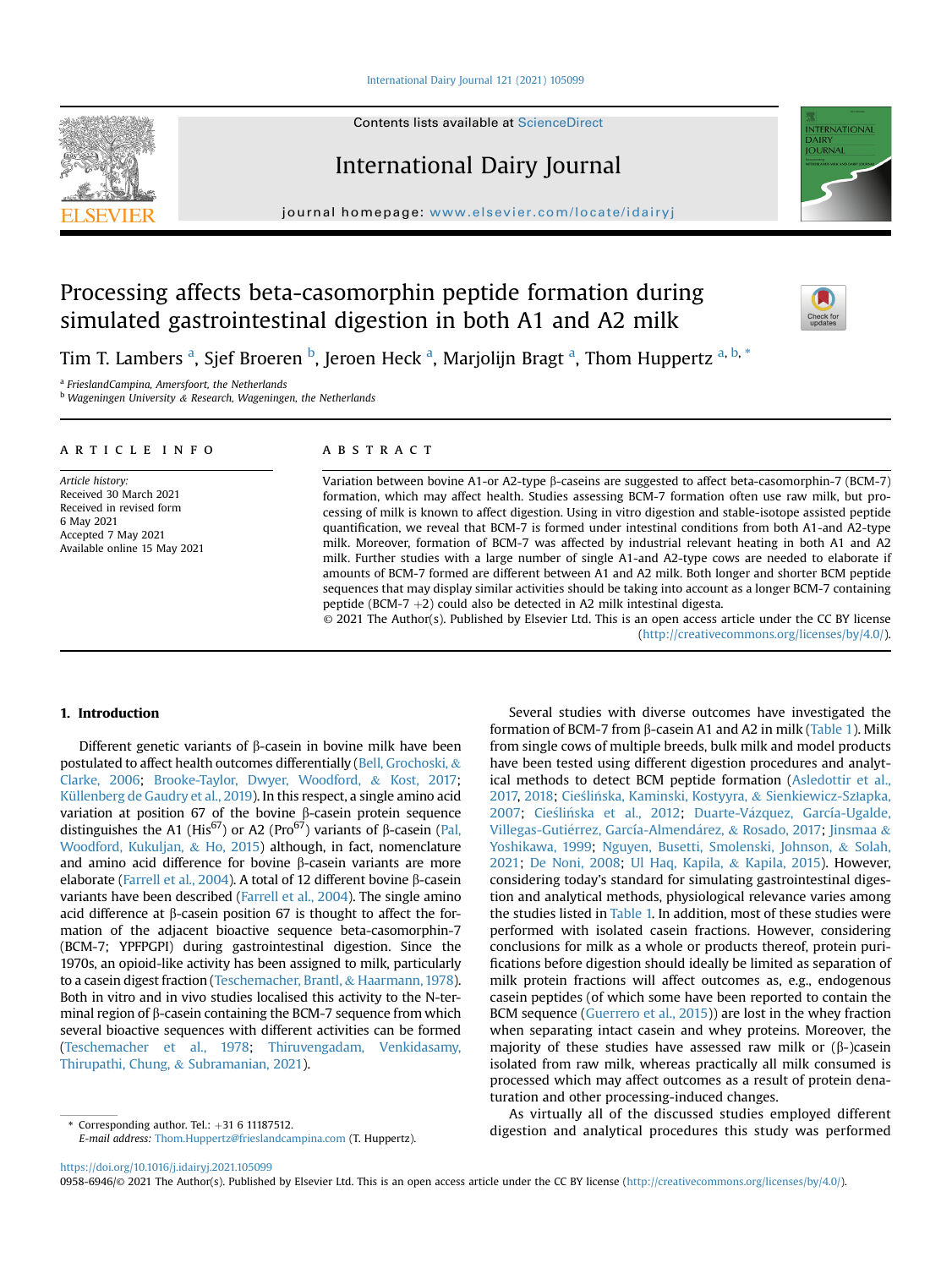adapting the international standard for in vitro digestion (INFO-GEST) and sensitive stable-isotope assisted quantification of BCM peptide sequences during the digestion of A1 and A2 milk samples from 6 A1-type and 6 A2-type Holstein Friesian cows from a single herd. Moreover, to further elucidate the effect of milk processing on the formation of a range of BCM peptides, A1 and A2 milk was processed adapting industrial relevant processing procedures at pilot scale and BCM peptide formation was compared with raw milk. In line with previous findings of milk processing and effects on digestion (e.g., reviewed in [van](#page-5-14) [Lieshout, Lambers, Bragt,](#page-5-14) & [Hettinga, 2020](#page-5-14)), we hypothesised that heating may affect digestion and peptide formation from  $\beta$ casein in A1-and A2-type milk.

#### 2. Materials and methods

#### 2.1. Milk collection and processing

Milk samples were collected from a local dairy farm where all cows were previously genotyped. In short, for assigning  $\beta$ -casein variants, relevant SNP according to [Caroli, Chessa, and Erhardt](#page-5-15) [\(2009\)](#page-5-15) were genotyped with the EuroGenomics genotyping beadchip, using the Infinium assay technology (Illumina Inc., San Diego, CA, USA). Six A1-type cows and 6 A2-type cows were selected for milk collection by evaluation of  $\beta$ -casein amino acid position 67. Milk was collected in the morning and equal volumes of the A1 type ( $n = 6$ ) or A2-type ( $n = 6$ ) milk from each cow were mixed to form representative A1 and A2 milk samples, respectively. Milk was transported cooled to the lab for processing ([Fig. 1](#page-3-0)). Skimming was performed by centrifugation (4000 $\times$  g for 30 min at 5 °C) and subsequent filtration through glass wool. Homogenisation (200/ 30 bar at 50 $\degree$ C) was performed on a GEA NIRO Soavi type NS1001LK2 homogeniser. Heat treatment at either 85  $\degree$ C for 30 s or 140  $\degree$ C for 5 s was done by continuous flow indirect heating. Accordingly, heated full fat (homogenised and unhomogenised) and heated skimmed milk samples were produced of both A1 and A2 milk. All samples, including a full fat and skimmed raw milk control, were stored at  $4^{\circ}$ C until the next day when samples were subjected to in vitro digestion.

#### 2.2. Milk protein characterisation

Milk protein composition was determined by reversed-phase high-performance liquid chromatography (RP-HPLC) with UV detection at 220 nm as described previously [\(Visser, Slangen,](#page-5-16) & [Rollema, 1991](#page-5-16)). Degree of whey protein denaturation was determined on the same setup and was based on calculation of total and pH 4.6 soluble  $\alpha$ -lactalbumin and  $\beta$ -lactoglobulin ([Gazi](#page-5-17) & [Huppertz,](#page-5-17) [2015\)](#page-5-17). Data analyses were done with Chromeleon software (ThermoFisher Scientific, Waltham, MA, USA).

Genetic variants of  $\beta$ -casein were quantified using an Agilent 6530 LC-QTOF system (Agilent, Santa Clara, CA, USA) where samples were injected on a wide-pore C18 analytical column maintained at 40  $\degree$ C. Proteins were eluted with a gradient of trifluoroacetic acid, water and acetonitrile. Data analyses was done with the Mass Hunter software (Agilent). As a control a representative milk sample of the average Dutch bovine milk was used that was a weekly pooled milk sample collected from fourteen Dutch dairy factories by the Dutch Milk Control Institute (QLIP, Zutphen, the Netherlands).

# 2.3. In vitro digestion

Raw and processed milk samples were subjected to simulated gastric and intestinal digestion adopting the international consensus semi-dynamic INFOGEST model as described previously ([Mulet-Cabero et al., 2020\)](#page-5-18). In short, all samples were brought to pH 6.0 and 37 $\degree$ C before addition of simulated gastric fluid (1:1 ratio) containing pepsin from porcine gastric mucosa (Sigma--Aldrich, St. Louis, MO, USA). Subsequently acidification towards pH 2.0 within 120 min was initiated by following a predefined acidification curve. Upon completion of simulated gastric digestion, simulated intestinal fluid was added (1:1 ratio) containing pancreatin from porcine pancreas and bovine bile acids (both from Sigma-Aldrich) and pH was set at 7.0 and incubated for another 120 min. Samples for peptide quantification were taken upon completion of the gastric phase by applying Pepstatin A (Sigma--Aldrich) to stop the enzymatic reactions and after completing simulated intestinal digestion by applying Pefabloc (Sigma- $-Aldrich$ ) to stop the enzymatic reactions.

### 2.4. Stable-isotope assisted peptide quantification

Stable isotope labelled peptides including BCM-7, BMC-5 and longer peptides from the BCM-sequences from  $\beta$ -casein A1 and A2 were obtained from ThermoFischer ([Table 2](#page-3-1)). Peptides and samples were diluted in 5% (v/v) acetonitrile with 1 mL  $L^{-1}$  formic acid and cleaned using C18 micro columns as described previously ([Lu et al.,](#page-5-19) [2011](#page-5-19)). A 6-point calibration curve of all labelled peptides in both a gastric and intestinal digest samples was prepared to determine linearity. Based on this calibration and the signal of the endogenous peptides, a single concentration of all labelled sequences was selected and used for quantification in all samples. Samples were loaded directly onto a  $0.10 \times 250$  mm ReproSil-Pur 120 C18-AQ 1.9 um beads analytical column (prepared in-house) with a maximum pressure of 825 bar, generally giving a flow rate of 700 nL min $^{-1}$  using formic acid in water. Peptides were eluted at a flow of 0.5  $\mu$ L min<sup>-1</sup> with a linear gradient from 9% to 34% acetonitrile with 1 mL  $L^{-1}$  formic acid using a Thermo EASY nanoLC 1000 (Thermo Fisher Scientific). An electrospray potential of 3.5 kV was applied directly to the eluent via a stainless-steel needle fitted into the waste line of the micro cross that was connected between the nano-LC and the analytical column. A nano-Blow was installed to limit contaminants as described previously ([Humphrey, Crossett,](#page-5-20) & [Parker, 2019](#page-5-20)). Full scan positive mode FTMS spectra were measured between m/z 380 and 1400 on a Q-Exactive HFX (Thermo electron, San Jose, CA, USA) in the Orbitrap at resolution 60,000. MS and MSMS AGC targets were set to  $3 \times 10^6$  or 50,000, respectively, or maximum ion injection times of 50 ms (MS) and 25 ms (MSMS) were used. HCD fragmented (Isolation width 1.2 m/z, 24% normalised collision energy) MSMS scans (resolution of 15,000) of the 25 most abundant  $1-5+$  charged peaks in the MS scan were recorded in data dependent mode (Threshold 1.2e5, 15 s exclusion duration for the selected  $m/z \pm 10$  ppm). QualBrowser of Thermo Xcalibur 4.1.50 was used to create chromatograms (3 points boxcar smoothing enabled) and determine peak areas of calculated m/z values of light and heavy peptides with a mass tolerance of 10 ppm.

# 3. Results and discussion

#### 3.1. Milk protein characterisation

Milk from 6 previously genotyped  $\beta$ -casein A1-type and from 6 b-casein A2-type Holstein-Friesian cows collected from a single herd was blended together to form representative A1-type and A2 type milk samples, respectively, and to control for possible cow-tocow difference as observed in previous studies assessing the for-mation of BCM-7 from single cows [\(Cie](#page-5-6)ślińska et al., 2007; [Nguyen](#page-5-10) [et al., 2021\)](#page-5-10). Milk protein composition was determined to quantify individual milk proteins (Supplementary material Table S1).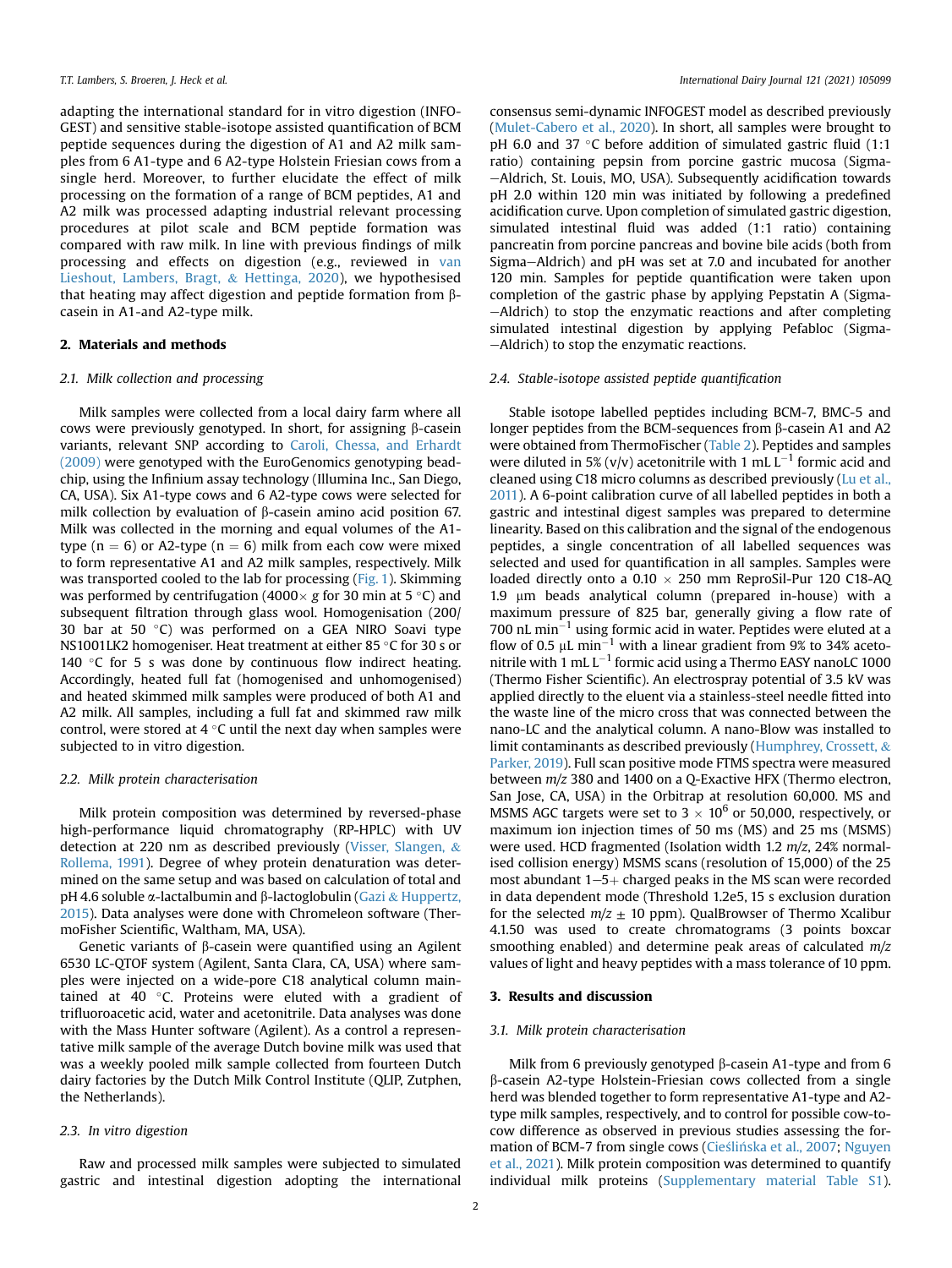#### <span id="page-2-0"></span>Table 1

Overview of previous  $\beta$  $\beta$ -casein A1 and A2 digestion studies.<sup>a</sup>

| Milk source                                                                                                                           | Milk processing                | Digestion<br>procedure                                                                                                            | Analytical method                       | Outcome                                                                                                                                                                                                             | Ref.                         |
|---------------------------------------------------------------------------------------------------------------------------------------|--------------------------------|-----------------------------------------------------------------------------------------------------------------------------------|-----------------------------------------|---------------------------------------------------------------------------------------------------------------------------------------------------------------------------------------------------------------------|------------------------------|
| Single Holstein (unspecified<br>genotype), isolated $\beta$ -CN,<br>synthesised peptides from<br>the BCM region                       | N <sub>o</sub>                 | Combinations of<br>pepsin, pancreatin,<br>trypsin,<br>chymotrypsin,<br>elastase & leucine<br>amino peptidase                      | RP-HPLC                                 | BCM-7 could only be<br>formed when a His was<br>present at position 67                                                                                                                                              | Jinsmaa and Yoshikawa (1999) |
| Homozygous A1/A1 ( $n = 5$ ) and<br>A2/A2 ( $n = 5$ ) Polish Holstein<br>Friesian, isolated β-CN                                      | N <sub>o</sub>                 | Pepsin                                                                                                                            | RP-HPLC                                 | BCM-7 could be<br>detected in both A1/A1<br>and A2/A2 although<br>levels in A1 were ~4-<br>fold higher                                                                                                              | Cieślińska et al. (2007)     |
| Bulk milk & homozygous A1/A1<br>$(n = 3)$ , A2/A2 $(n = 3)$ , B/B<br>$(n = 3)$ from Jersey and<br>Holstein, isolated $\beta$ -CN      | N <sub>o</sub>                 | Pepsin followed by<br>further hydrolyses<br>With Corolase PPTM                                                                    | LC-MS/MS                                | BCM-7 could be<br>detected in bulk and<br>A1/A1 and B/B variants<br>only, BCM-5 could not<br>be detected                                                                                                            | De Noni (2008)               |
| Holstein Friesian, $A1/A1$ (n = 3),<br>A1/A2 ( $n = 3$ ) and A2/A2<br>milk $(n = 3)$                                                  | N <sub>o</sub>                 | Pepsin followed by<br>trypsin, followed by<br>elastase                                                                            | <b>BCM-7 ELISA</b>                      | ELISA signal could be<br>detected in all samples,<br>highest signal in A1/A1<br>milk                                                                                                                                | Cieślińska et al. (2012)     |
| Single Karan Fries ( $n = 1$ ), A1/<br>A1, A1/A2 and A2/A2,<br>isolated $\beta$ -CN; synthesised<br>peptide from BCM-7 region         | N <sub>o</sub>                 | Combinations of<br>pepsin followed by<br>trypsin and<br>chymotrypsin or<br>pepsin followed by<br>pancreatin                       | <b>HPLC</b><br>LC-MS/MS<br><b>ELISA</b> | BCM-7 formation did<br>not occur from A2/A2                                                                                                                                                                         | Ul Haq et al. (2015)         |
| Milk and model infant formula<br>of A2/A2 jersey from a single<br>herd or non-selected Friesian<br>Holstein, whole casein<br>isolates | Model formula; Yes<br>Milk; No | Pepsin followed by<br>trypsin,<br>chymotrypsin,<br>elastase and<br>carboxypeptidase                                               | LC-MS/MS                                | BCM-7 could be<br>detected in all infant<br>formula casein digests<br>although the amount in<br>A2 formula was $2-3$<br>fold lower.<br>BCM-7 was about 3 fold<br>lower in raw milk<br>casein digests from A2/<br>A2 | Duarte-Vázquez et al. (2017) |
| Single homozygous $(n = 1)$ A1,<br>A2 & I Danish Holstein,<br>isolated $\beta$ -CN                                                    | N <sub>0</sub>                 | <b>INFOGEST</b><br>recommendations<br>for gastric and<br>intestinal digestion<br>but using human<br>gastrointestinal<br>aspirates | LC-MS/MS                                | BCM-7 was detected in<br>all intestinal digesta<br>although somewhat<br>higher levels in A2                                                                                                                         | Asledottir et al. (2017)     |
| Single homozygous A1, A2 & I<br>Danish Holstein and a<br>homozygous F native cow<br>breed                                             | Skimming only                  | <b>INFOGEST</b><br>recommendations<br>for gastric and<br>intestinal digestion<br>but using human<br>gastrointestinal<br>aspirates | LC-MS/MS                                | BCM-7 was detected in<br>all intestinal digesta<br>although somewhat<br>higher levels in A2 and<br>F                                                                                                                | Asledottir et al. (2018)     |
| Single A1/A1 ( $n = 3$ ), A1/I<br>$(n = 2)$ and A2/A2 $(n = 3)$<br>Holstein Friesian or Holstein<br>Friesian-Lai Zebu                 | Skimming, heat<br>treatment    | Pepsin followed by<br>pancreatin                                                                                                  | LC-MS/MS (stable<br>isotope assisted)   | BCM-7 could be<br>detected in A1/A1 (2)<br>out of 3 cows), A1/I (1/<br>2) but not in A2/A2,<br>Heating 121 °C for<br>12 min increased<br>formation of BCM-7                                                         | Nguyen et al. (2021)         |

<span id="page-2-1"></span> $a$  The majority of the studies employed raw milk or ( $\beta$ -)casein isolated from raw milk; in addition, digestive and analytical procedures varied among the studies.

Although small differences were observed, predominantly related to the concentration of k-casein, concentrations of all major milk proteins were comparable between the A1 and A2 milk. Although we cannot exclude that differences in k-casein levels will affect the digestion of  $\beta$ -casein, this is unlikely to be a major factor because this interaction has not been demonstrated in previous digestion studies and differences are only small. In line with expectations, analyses of whey protein denaturation (Supplementary material Table S1) showed that heating increased whey protein denaturation, predominantly  $\beta$ -lactoglobulin, in both full fat and skimmed

milk. Important for the interpretation of the digestive results, whey protein denaturation in A1 and A2 milk was comparable.

The Holstein-Friesian dominant  $\beta$ -casein variants A1, A2, B and I were quantified by LC-MS (data not shown) to confirm levels of A1 and A2-type  $\beta$ -caseins at the protein level in our mixed milk samples. A representative Dutch bulk milk sample was analysed as control of which LC-MS results were in agreement with previous genetic data that demonstrate a characteristic distribution of 70% for A2-type and 30% A1-type  $\beta$ -casein variants in Dutch milk ([Heck](#page-5-21) [et al., 2009](#page-5-21); [Visker et al., 2011](#page-5-22)). The combined A1 milk sample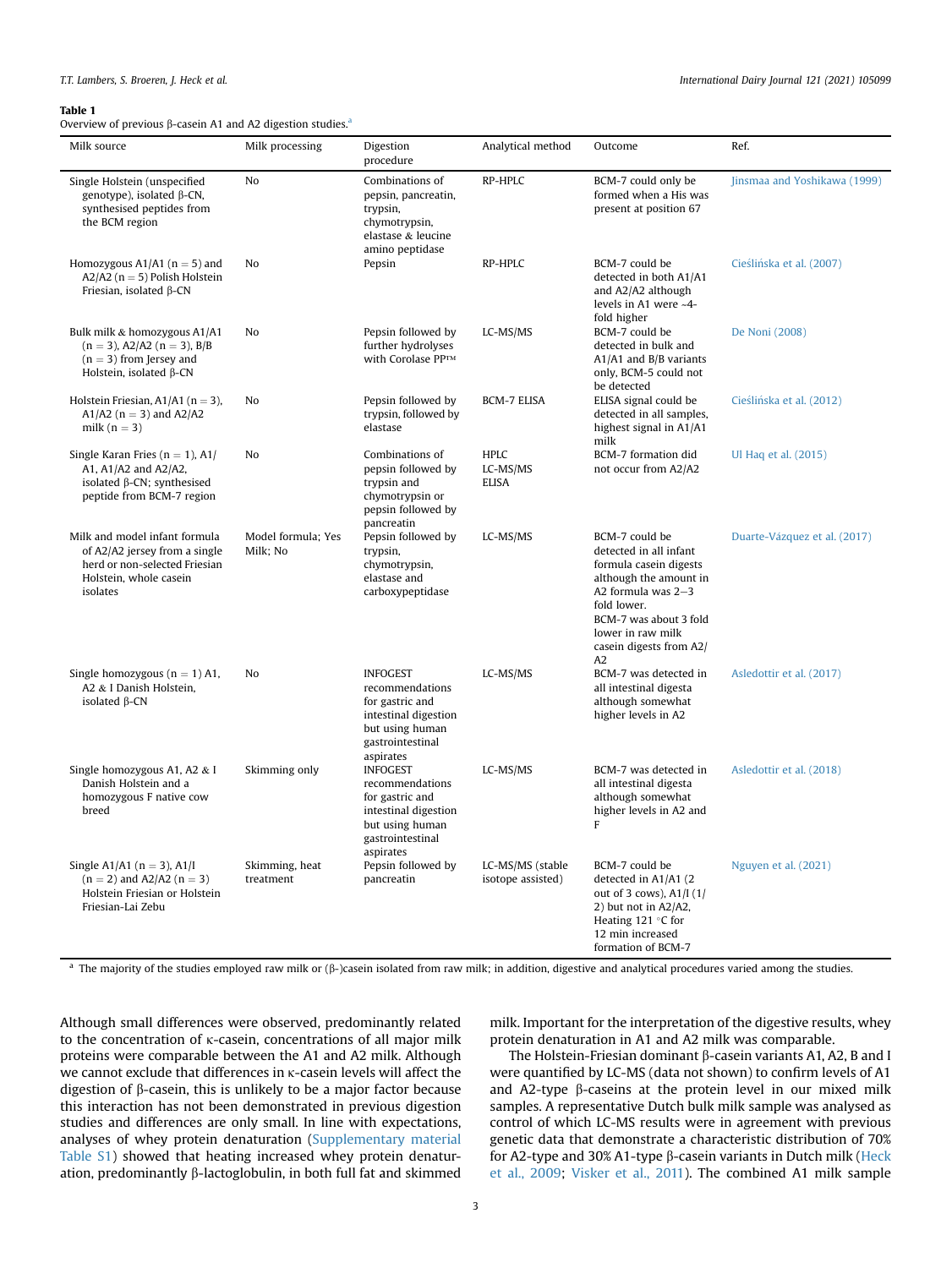<span id="page-3-0"></span>

Fig. 1. Overview of processing variants used in this study.

<span id="page-3-1"></span>Table 2 Peptides selected for qu[a](#page-3-3)ntification.<sup>a</sup>

<span id="page-3-4"></span>Table 3

| Sequence         | Stable isotope-labelled peptide | Name      | A <sub>1</sub> or A <sub>2</sub> |
|------------------|---------------------------------|-----------|----------------------------------|
| <b>YPFPGPI</b>   | YPFPGP[I] $(+7$ Da)             | BCM-7     | <b>Both</b>                      |
| <b>YPFPGP</b>    | $YP[FlPGP(+10 Da)]$             | BCM-6     | <b>Both</b>                      |
| YPFPG            | $YP[FlPG (+10 Da)]$             | $BCM-5$   | <b>Both</b>                      |
| <b>YPFPGPIP</b>  | YPFPGP[I]P $(+7$ Da)            | $BCM-7+1$ | A2                               |
| <b>YPFPGPIH</b>  | YPFPGP[I]H $(+7$ Da)            | $BCM-7+1$ | A <sub>1</sub>                   |
| <b>YPFPGPIPN</b> | YPFPGP[I]PN $(+7$ Da)           | $BCM-7+2$ | A2                               |
| <b>YPFPGPIHN</b> | YPFPGP[I]HN $(+7$ Da)           | $BCM-7+2$ | A <sub>1</sub>                   |

<span id="page-3-3"></span>Selected BCM-7 and BCM-7-related sequences; stable isotope amino acids indicated added either 7 or 10 Da to total peptide mass.

contained a small contamination of A2-type  $\beta$ -casein although A1type  $\beta$ -caseins were still highly dominant (>90% of total  $\beta$ -casein). LC-MS analyses further revealed that the combined A2 milk sample contained exclusively A2-type  $\beta$ -caseins, which allowed us to further investigate formation of BCM-7 in A2 milk and assess the effect of processing thereon.

# 3.2. Formation of BCM peptides during simulated gastrointestinal digestion

Processed milk samples were subjected to in vitro digestion and BCM peptides were quantified by LC-MS/MS using stableisotope assisted peptide quantification. Besides the previously quantified BCM-5 and BCM-7, C-terminal BCM-7  $+1$  and  $+2$ peptides were also selected for quantification [\(Table 2\)](#page-3-1), as in previous peptidomic analyses of  $\beta$ -casein digests the A2 derived sequence YPFPGPIPN (BCM-7  $+2$ ) was identified ([Asledottir et al.,](#page-4-1) [2017](#page-4-1)). In addition, another truncated form of BCM-7 (BCM-6) was selected. Importantly, depending on the exact functional readout, both shorter and longer forms of BCM-7 have previously been

| Concentrations of BCM7 $+2$ (YPFPGPIPN) and BCM7 (YPFPGPI) present after in vitro gastro-intestinal digestion. <sup>a</sup> |  |  |  |  |
|-----------------------------------------------------------------------------------------------------------------------------|--|--|--|--|
|                                                                                                                             |  |  |  |  |

| Milk | Fat      | Homogenisation | Heating              |         | <b>YPFPGPIPN</b>              |      | <b>YPFPGPI</b>              |  |
|------|----------|----------------|----------------------|---------|-------------------------------|------|-----------------------------|--|
|      |          |                |                      | $\mu$ M | mg $\mathsf{g}^{-1}$ ß-casein | μм   | mg g <sup>-1</sup> β-casein |  |
| A1   | Full fat | No             | No                   | 0.10    | 0.04                          | 2.69 | 0.83                        |  |
|      | Full fat | No             | 30 s, $85 °C$        | 0.10    | 0.04                          | 1.86 | 0.57                        |  |
|      | Full fat | No             | 5 s, 140 $\degree$ C | 0.07    | 0.03                          | 1.71 | 0.51                        |  |
|      | Full fat | Yes            | 30 s, $85 °C$        | 0.07    | 0.03                          | 1.98 | 0.61                        |  |
|      | Full fat | Yes            | 5 s, 140 °C          | 0.09    | 0.03                          | 1.73 | 0.53                        |  |
|      | Skimmed  | No             | No                   | 0.15    | 0.06                          | 2.92 | 0.87                        |  |
|      | Skimmed  | No             | 30 s, $85 °C$        | 0.12    | 0.04                          | 1.94 | 0.57                        |  |
|      | Skimmed  | No             | 5 s, 140 °C          | 0.07    | 0.03                          | 1.54 | 0.44                        |  |
| A2   | Full fat | No             | No                   | 0.61    | 0.24                          | 1.72 | 0.54                        |  |
|      | Full fat | No             | 30 s, $85 °C$        | 0.53    | 0.21                          | 1.57 | 0.50                        |  |
|      | Full fat | No             | 5 s, 140 $\degree$ C | 0.43    | 0.17                          | 1.31 | 0.42                        |  |
|      | Full fat | Yes            | 30 s, $85 °C$        | 0.45    | 0.18                          | 1.38 | 0.43                        |  |
|      | Full fat | Yes            | 5 s, 140 $\degree$ C | 0.38    | 0.15                          | 1.46 | 0.45                        |  |
|      | Skimmed  | No             | No                   | 0.69    | 0.27                          | 1.87 | 0.58                        |  |
|      | Skimmed  | No             | 30 s, $85 °C$        | 0.65    | 0.25                          | 1.32 | 0.41                        |  |
|      | Skimmed  | No             | 5 s. 140 °C          | 0.42    | 0.16                          | 1.02 | 0.31                        |  |

<span id="page-3-2"></span><sup>a</sup> Processed milk samples were subjected to in vitro digestion and peptides from the BCM-region were quantified at the end of the simulated intestinal digestion step by LC-MS/MS using stable-isotope assisted peptide quantification. Based on results from the milk protein quantification and taking into account the dilution during simulated gastrointestinal digestion, the amount of peptide per gram of casein was calculated.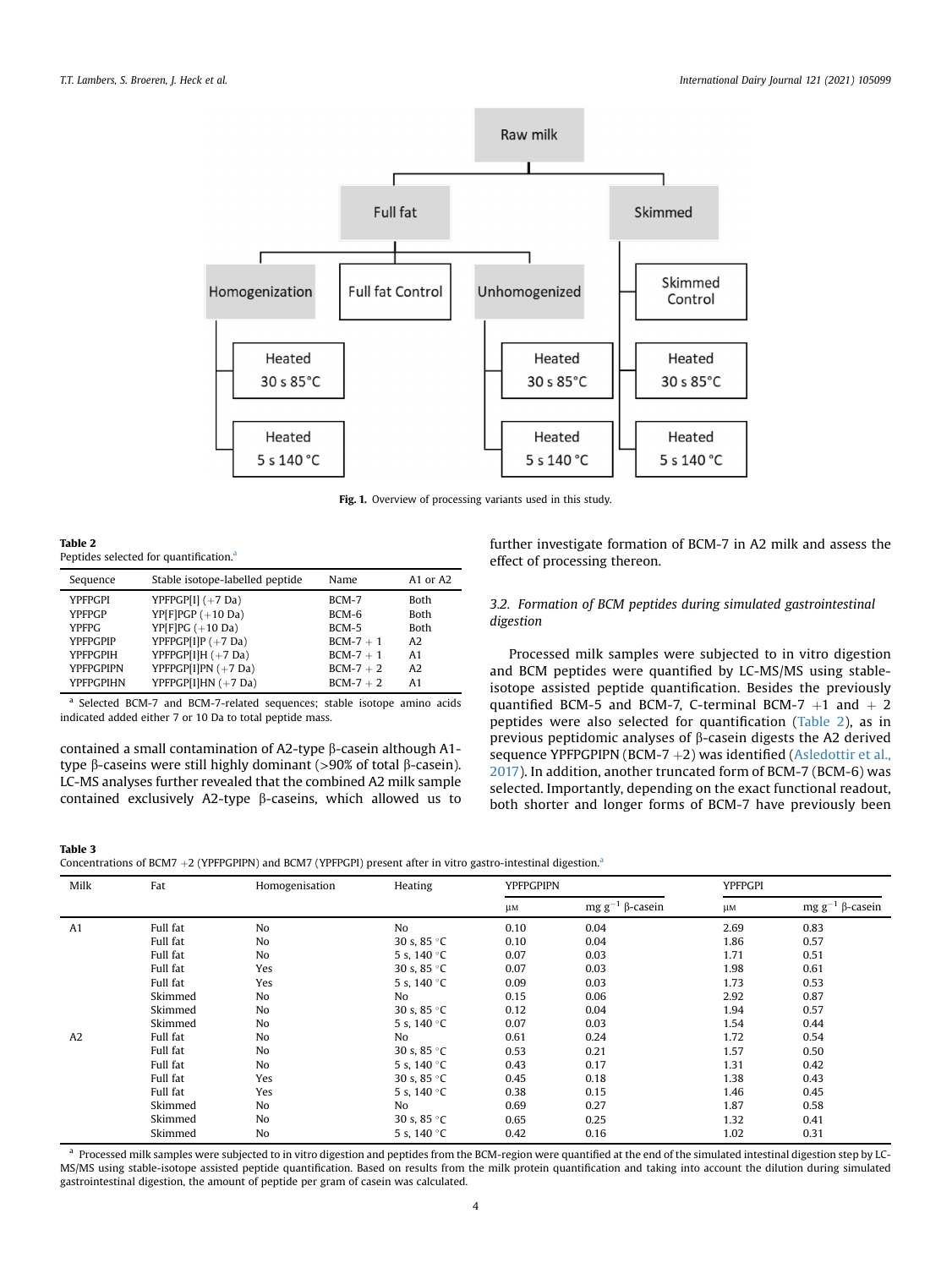demonstrated to display similar activities as BCM-7 [\(Eisele,](#page-5-23) [Stressler, Kranz,](#page-5-23) & [Fischer, 2013;](#page-5-23) [Kondrashina, Brodkorb,](#page-5-24) & [Giblin, 2020;](#page-5-24) [Meisel, 1986](#page-5-25); [Meisel, Frister,](#page-5-26) & [Schlimme, 1989;](#page-5-26) [Saito, Nakamura, Kitazawa, Kawai,](#page-5-27) & [Itoh, 2000](#page-5-27)). These also include shorter sequences (e.g., YPFP), which are often neglected during assessment by untargeted LC-MS because peptides smaller than 5 amino acids are typically not identified in automated LC-MS identifications. Thus, from the perspective of possible BCM-driven differences among A1 and A2 milk, both longer and shorter peptide sequences from the BCM-7 region should be taken into account.

In the gastric digests, none of the selected BCM sequences could be identified, regardless of milk type and processing conditions applied (data not shown). This is in contrast to previous studies reporting the formation of BCM-5 and BCM-7 in pepsin digests of purified b-casein variants and milk from homozygous A1 and A2 cows [\(Cie](#page-5-6)ślińska et al., 2007, [2012](#page-5-7)), but in line with other, more recent, studies adopting a similar design and more physiological relevant digestive conditions [\(Asledottir et al., 2017](#page-4-1); [De Noni,](#page-5-11) [2008\)](#page-5-11). Thus, most likely these discrepancies are a result of different digestive conditions and analytical procedures to detect BCM-5 and BCM-7.

In the intestinal digests of both A1-type and A2-type milk, 2 of the selected peptides were detected including BCM-7 and the BCM- $7 + 2$  (YPFPGPIPN) form of the A2 variant ([Table 3](#page-3-4)). In line with the milk LC-MS data demonstrating the presence of a A2-type  $\beta$ -casein contamination in the combined A1 milk, a small amount of the BCM- $7 + 2$  sequence was found in A1 milk as well. Taking into account the quantified amounts of the peptides, the total amount of  $\beta$ -casein in the milk (Supplementary material Table S1) and the dilution within the digestion model, the percentage of peptide per amount of casein was calculated for each individual sample ([Table 3\)](#page-3-4). In all A1 and A2 milk samples, the amount of BCM-7 formed was only a fraction of the total amount of that could be formed from the  $\beta$ -casein present, although the amount of BCM-7 appeared to be slightly higher in the A1 samples compared with the A2 samples, but differences did not exceed a factor of 1.5 when comparing identically processed or control milk samples. The amounts of BCM-7 detected in the intestinal digestions, as well as the slightly higher levels from A1 milk, are in line with previous observations ([Asledottir et al., 2017,](#page-4-1) [2018\)](#page-4-2), although the differences between A1 and A2 BCM-7 formation appeared to be somewhat smaller in the current study, employing a milk sample from multiple cows. A larger data set of multiple single homozygous cows (preferably from a single herd to accommodate potential effects of farm management/feed) may be required to further quantitatively elucidate possible differences in the amount of BCM-7 formed in A1 and A2 milk.

Heat treatment of the milk at 85 °C for 30 s or 140 °C for 5 s decreased the formation of BCM-7 in both full-fat (both unhomogenised and homogenised) and skimmed milk samples both in A1 and A2 milk ([Table 3\)](#page-3-4). These effects of heat load are somewhat different than observed previously in a study where the authors concluded that relative to pasteurisation temperatures, UHT treatment increased the formation of BCM-7 in A1/A1 milk although this effect was not observed in A2/I milk, and BCM-7 formation in raw milk was not analysed [\(Nguyen et al., 2021\)](#page-5-10). Overall, in this study processing thus appears to hinder the formation of BCM-7 independent of the genetic origin of the milk. Most likely this is the result of heating induced protein denaturation which has previously been demonstrated to affect the digestion kinetics of milk proteins (e.g., reviewed in [van Lieshout](#page-5-14) [et al., 2020\)](#page-5-14). However, it is currently unclear if the effects of reduced BCM-7 formation in this study are caused by a reduced hydrolyses of b-casein or a result of increased hydrolyses of bcasein and the BCM-7 region into smaller fragments.

Although, relative to BCM-7, about 2-fold lower, the A2-variant of BCM-7  $+2$  was also detected in intestinal digest samples of A2 milk in line with previous studies [\(Asledottir et al., 2017](#page-4-1)). As discussed, in functional assays longer BCM-sequences (including BCM-7  $+2$ ) were identified to display similar activities as BCM-7. Interestingly, when taking the identified amount of this sequence into account differences between A1 and A2 milk get even smaller. This further supports that, from the perspective of possible functional BCM-driven differences between A1 and A2 milk, both longer and shorter peptide sequences of the  $\beta$ -casein BCM region should be taken into account. In this respect, also the whey fraction of milk contains  $\beta$ -casein fragments in the form of proteose peptones which are formed as a result of the activity of the endogenous milk protease plasmin on bcasein [\(Bastian](#page-4-3) & [Brown, 1996;](#page-4-3) [Deeth](#page-5-28) & [Bansal, 2018](#page-5-28)). In addition, elaborate milk peptidomics has revealed the presence of milk endogenous  $\beta$ -casein derived peptides containing the BCM-7 sequence [\(Guerrero et al., 2015\)](#page-5-13). Thus, from a food manufacturing perspective it should be noted that whey protein ingredients used for manufacturing of food products are a potential source for BCM-7 containing  $\beta$ -casein fragments.

# 4. Conclusion

Simulated in vitro digestion of milk and direct stable isotopelabel assisted peptide quantification reveals that BCM-7 can be formed from both A1 and A2 milk. Milk processing at pilot scale revealed that the formation of BCM-7 is inhibited by typical pasteurisation and UHT-treatments, with and without homogenisation, in both A1 and A2 milk in a similar fashion. Further studies with a large range of single homozygous A1-and A2-type cows are needed to elaborate if absolute amounts of BCM-7 formed are different between A1 and A2 milk. From a functional perspective both longer and shorter BCM sequences should be taking into account as a longer BCM-7 containing peptide (BCM-7  $+2$ ) could also be detected in A2 milk.

# Declaration of competing interest

The authors declare that they have no known competing financial interests or personal relationships that could have appeared to influence the work reported in this paper.

# Appendix A. Supplementary data

Supplementary data to this article can be found online at <https://doi.org/10.1016/j.idairyj.2021.105099>.

#### <span id="page-4-1"></span>References

- <span id="page-4-2"></span>[Asledottir, T., Le, T. T., Petrat-Melin, B., Devold, T. G., Larsen, L. B., & Vegarud, G. E.](http://refhub.elsevier.com/S0958-6946(21)00127-8/sref1) (2017). Identifi[cation of bioactive peptides and quanti](http://refhub.elsevier.com/S0958-6946(21)00127-8/sref1)fication of  $\beta$ -casomorphin-7 from bovine  $\beta$ [-casein A1, A2 and I after ex vivo gastrointestinal diges-](http://refhub.elsevier.com/S0958-6946(21)00127-8/sref1)tion. [International Dairy Journal, 71](http://refhub.elsevier.com/S0958-6946(21)00127-8/sref1), 98-[106](http://refhub.elsevier.com/S0958-6946(21)00127-8/sref1).
- <span id="page-4-3"></span>[Asledottir, T., Le, T. T., Poulsen, N. A., Devold, T. G., Larsen, L. B., & Vegarud, G. E.](http://refhub.elsevier.com/S0958-6946(21)00127-8/sref2) (2018). Release of  $\beta$ [-casomorphin-7 from bovine milk of different](http://refhub.elsevier.com/S0958-6946(21)00127-8/sref2)  $\beta$ -casein [variants after ex vivo gastrointestinal digestion.](http://refhub.elsevier.com/S0958-6946(21)00127-8/sref2) International Dairy Journal, 81,  $8 - 11.$  $8 - 11.$  $8 - 11.$
- <span id="page-4-0"></span>[Bastian, E. D., & Brown, R. J. \(1996\). Plasmin in milk and dairy products: An update.](http://refhub.elsevier.com/S0958-6946(21)00127-8/sref3) [International Dairy Journal, 6](http://refhub.elsevier.com/S0958-6946(21)00127-8/sref3), 435-[457.](http://refhub.elsevier.com/S0958-6946(21)00127-8/sref3)
- [Bell, S. J., Grochoski, G. T., & Clarke, A. J. \(2006\). Health implications of milk con](http://refhub.elsevier.com/S0958-6946(21)00127-8/sref4)taining b[-casein with the A2 genetic variant.](http://refhub.elsevier.com/S0958-6946(21)00127-8/sref4) Critical Reviews in Food Science and [Nutrition, 46](http://refhub.elsevier.com/S0958-6946(21)00127-8/sref4), 93-[100](http://refhub.elsevier.com/S0958-6946(21)00127-8/sref4).